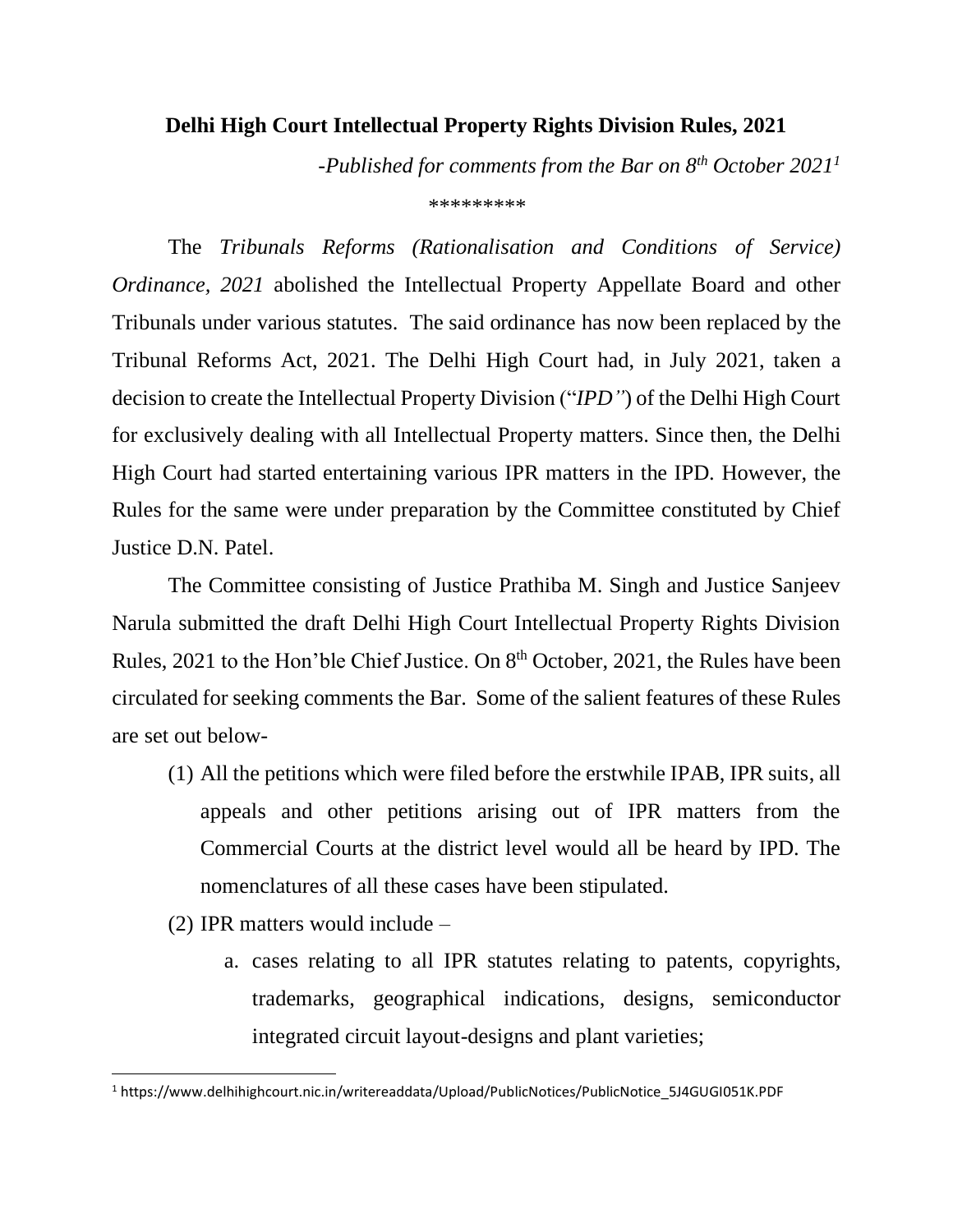- b. Cases raising issues concerning the use of traditional knowledge;
- c. Cases asserting common law rights relating to IPRs such as passing off, disparagement and comparative advertising cases;
- d. Disputes relating to trade secrecy, breach of confidential information and related subject matters;
- e. Tortious actions involving Intellectual Property, privacy and publicity rights;
- f. Disputes concerning rights pertaining to data protection and data exclusivity;
- g. Cases under the Information Technology Act, 2000 dealing with the rights and liabilities of intermediaries and e-commerce platforms involving issues relating to Intellectual Property.
- (3) The procedure for the filing of each of the petitions, appeals etc. has been prescribed. The forms and court fees for the various categories of matters have been included.
- (4) In case of multiple proceedings relating to the same IP, the IPD can direct the consolidated recording of evidence, common trial and consolidated adjudication.
- (5) Summary adjudication can also be resorted to in IPR cases by the IPD without the need of a specific application, on principles akin to Order XIIIA of the Code of Civil Procedure, 1908, as amended by Commercial Courts Act, 2015.
- (6) The Rules also contemplate summary adjudication of patent cases in the following categories:
	- (a) Where the remaining term of the patent is 5 years or less;
	- (b) A certificate of validity of the said patent has already been issued by any High Court or the Supreme Court;